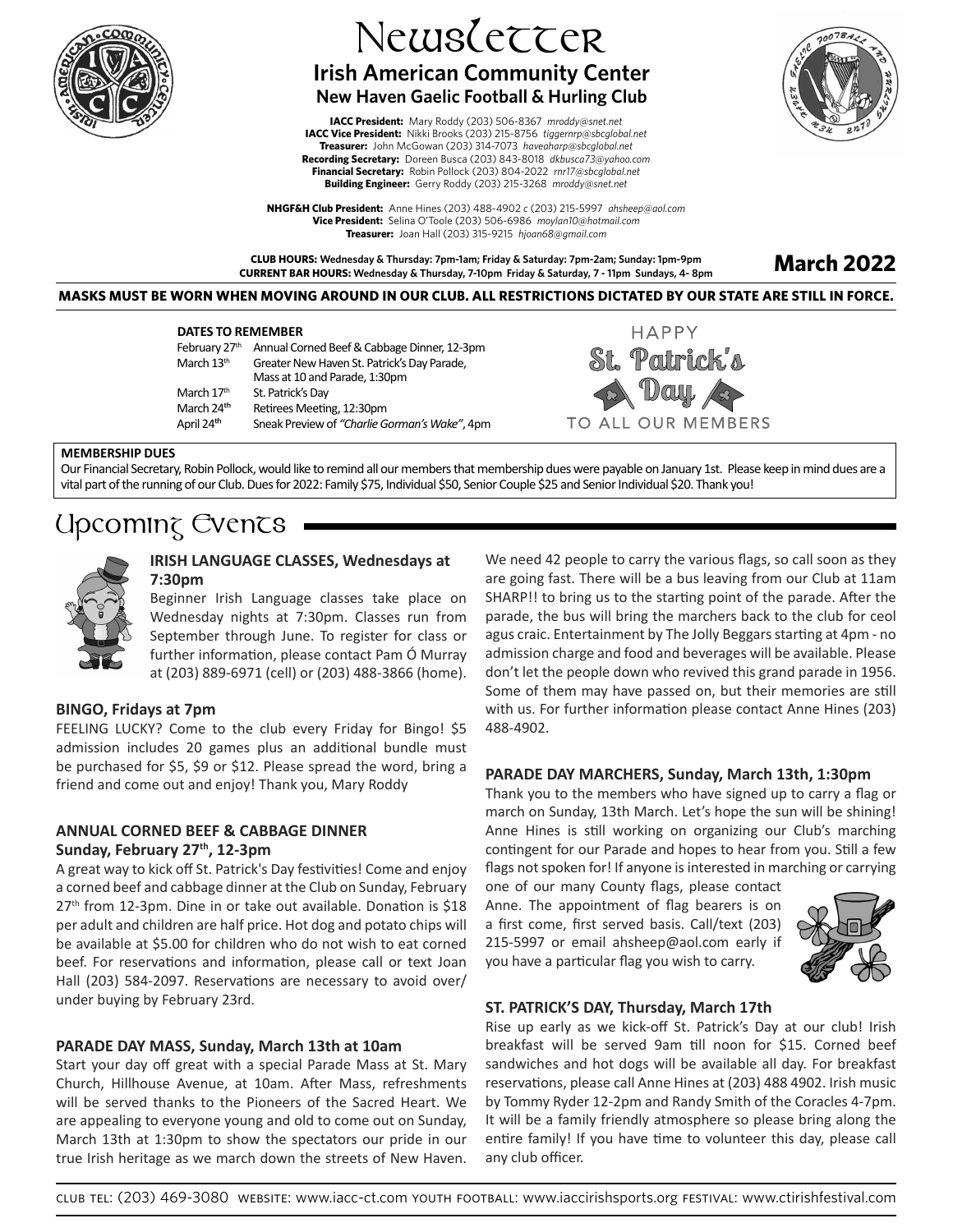## **RETIREES MEETING, Thursday, March 24th at 12:30pm**

The Retirees will hold their Corned Beef & Cabbage Dinner on Thursday, March 24th at 12:30pm. Reservations are a must! Guests are welcome to attend for \$15 per person. If you have any questions, please contact Pat Donohue at (203) 248-4325 or Beth Murphy at (203) 230-2993.

## **SNEAK PREVIEW OF CHARLIE GORMAN'S WAKE Sunday, April 24th, 4pm**

Please join us for a sneak preview of the movie "Charlie Gorman's Wake" on Sunday, April 24<sup>th</sup> at the IACC located at 9 Venice Place, East Haven. "Charlie Gorman's Wake" is a film by Paul Pender and is packed with the irreverent humor, lively dialogue and deep sentiment customary in an Irish Comedy. There is no admission charge but reservations are requested to reserve seating. Please contact Paul Pender at (203) 213-1651 or *[paulopender@gmail.com](mailto:paulopender@gmail.com)* or Anne Hines at (203) 488-4902 or *[ahsheep@aol.com](mailto:ahsheep@aol.com)*.



## **NEW MEMBERS**

Please welcome the following new Members: Jean & Ron Benzi of North Branford, Betty Bosse of Branford, Patricia Brittingham of Branford, Sean Dacey of Hamden, Tara & Denis Daley of Branford, Robert & Brook Hopkins of Woodbridge, Edward & Cristine Hopkins of Madison, Thomas Hopkins of Guilford, Paul Hollinger of West Haven, Brendan & Jennifer Hosey of Hamden, Pat & Tara Hosey of Bethany, Beth & Tony Jenkins of Clinton, Amanda Cullen & Ken Kierce of New Haven, James Mackey & Tessa Mackey of Guilford, Charles & Rose Mason of Guilford, Kade McCartin of Wolcott, Siobain McHugh of Madison, Joseph Muldon of Glastonbury, Hank Petrosky of Northford & Thomas Purcell of Burlington.

#### **2022 MEMBERSHIP WINNERS**

Congratulations to the winners of 2 free memberships for 2022: John Caldwell and Larry & Marie Doyle.

## **DONATIONS**

Thank you to the following members for their generous donations to the club: Anne Hines, Frank & Denise Fernicola, Joseph Foley, Patrick Hosey, Marie Lawless, Ann & Daniel Murphy, Thomas O'Neill, Kevin & Eileen Roxbee, John Stratton, Eileen Hanlon Tierney, Ann Marie & Brendan Canning, Vincent Cleary, Edward & Mary Cortright, Mary Cotter, Mike & Anne Faherty. Andrea Hogan, Joan & John Harlow, Tim & Debbie Henley, James Lyng, Marion O'Shea, Dennis Regan, Gerald Rooney, Kathleen Turbett & Al Byrne, Patricia O'Connor, Albert & Anne Paulsen, Margaret & Anne Smyth, Michael & Agnes Sheehan, Rita Sheehan, Diane Cox, Connor Dolan, Kathleen & Fred Carew, Mary Donahue, Marguerite Donahue, Sarah Finnegan, Thomas & Karen Grennan, Steven Jacksis, William Morrissey, Eamonn Ryan, George Waldron, Timothy Wall, Kevin & Francis Woods, Mary Wallace, Carolyn Westerfield, Mary Begley, Carole Brown, Darol Benson, Eileen Caileton, Mary Bohan, Richard & Margret Hopkins, Sean & Pamela O'Murray, Elizabeth Murphy, Daniel McSherry, Joseph Nugent, Maryetta & Bill Russell, John Sullivan, Peter Snyder, Brian Burgh, Brendan & Maureen Crawley, Jamene Farrell, Con & Joan Foley, Geraldine & Ryan Faherty, John & Regina Healy, Maggie Jensen, Bernadette & Rob LaFrance, Susan McNerney, John & Alison McCormack, Joseph Nolan, David & Elizabeth O'Keefe, Marguerite Jackson, Richard & Joan Matz, Eileen Tozzo, Paul Hollinger, MaryJane Conroy, Christopher & Martha Dolan, Michael Hanlon, Bridget McManus, John McGowan, Tony & Eileen Stratton, John Cassells, Christopher & Eithne Cleary, Michael & Maryann Dean, Sheila & John Haverkampf, John & Audrey Hanniford, Robert & Carmel Larese, Anne & Robert Lloyd, Margaret & Joseph Lynch, Hank Petroskey, Stephen & Patricia Jankowski, Debbie & Christopher Morgan, Michael & Christina McHugh, Patrick & Whanita O'Donoghue.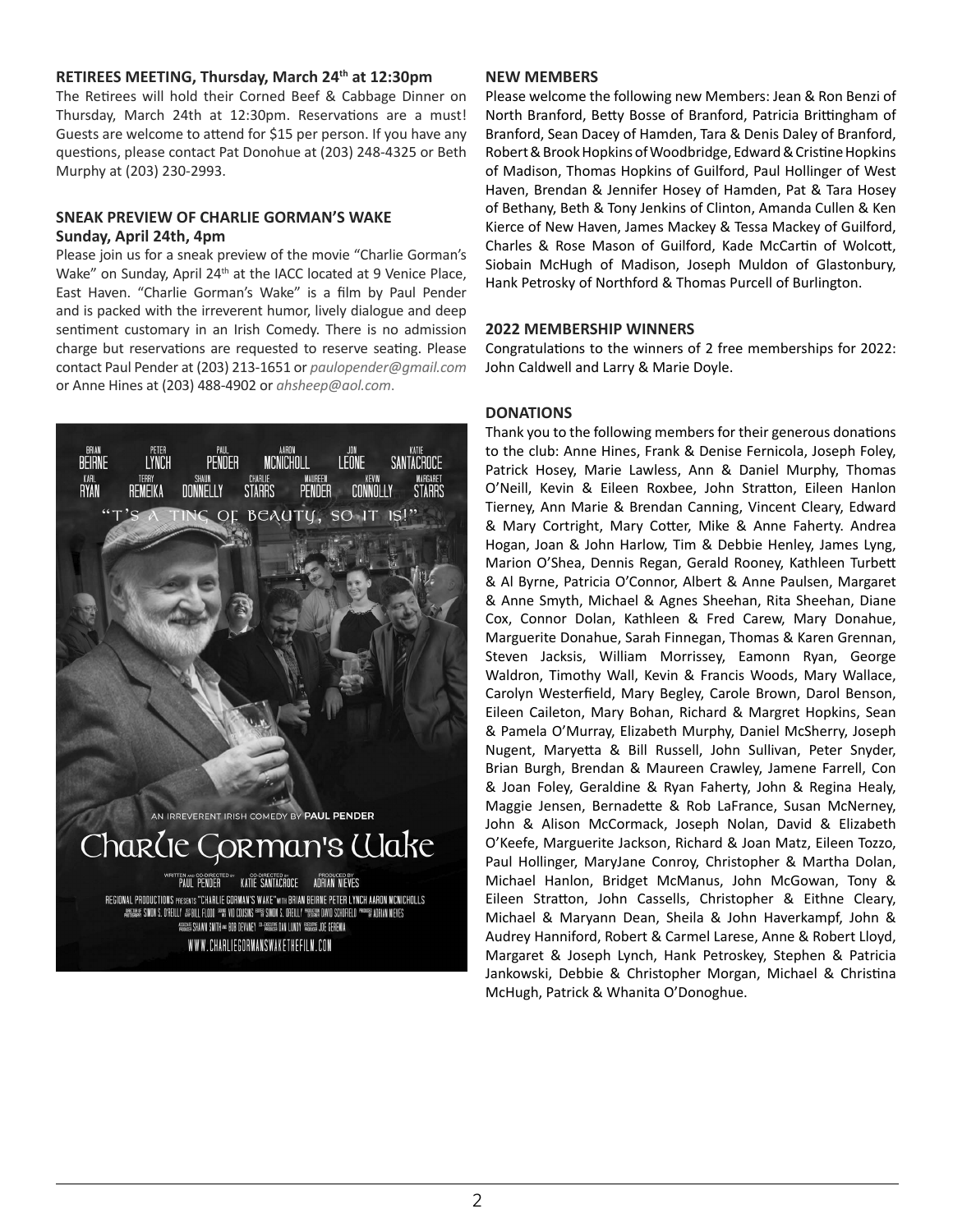#### **SPONSORED MEMBERSHIP**

Our sponsored membership drive is going well! Current members can sponsor a new member at a reduced rate. It is the perfect time to gift a membership to special friends & family! Please feel free to contact Robin Pollock for applications or if you have any questions.

| <b>Current Membership</b><br>Rates |         | <b>Sponsored Membership</b><br>Rates |         |
|------------------------------------|---------|--------------------------------------|---------|
| Family                             | \$75.00 | Family                               | \$25.00 |
| Individual                         | \$50.00 | Individual                           | \$20.00 |
| <b>Senior Couples</b>              | \$25.00 | <b>Senior Couples</b>                | \$10.00 |
| Senior<br>Individual               | \$20.00 | Senior<br>Individual                 | \$5.00  |

#### **PRAYERS AND SYMPATHY**

We extend our sympathy and prayers to the following:

To the family of Johannah Mackey, Middlefield by way of Co. Tipperary.

To the family of Donna Norman, East Haven, wife of former East Haven Mayor, Robert Norman.

To the family of Betty Regan of Hamden.

To Ann Stratton, Stephen, Allison, Jennifer, Shannon and all the Stratton family on the death of Phil Stratton, Hamden, by way of Co. Leitrim. Phil was a former Club President, 2005 Irish Man of the Year, a talented Gaelic Footballer and traditional musician.

To Connie Foley and family on the death of his wife, Joan Manning Foley of Hamden.

To Wendy Mackey, James, Tessa, Lily and all the Mackey family on the death of John Mackey of Guilford. John was a former Club President, 2021 Irish Man of the Year, Youth Gaelic Football Coach and a member of the Gaelic Players Drama group.

To Agnes Flynn on the death of her husband David Flynn, Hamden by way of Co. Kerry.

To Timothy Gallogly, North Branford on the death of his brother, William Gallogly.

To Mary and Gerry Roddy, West Haven, on the death of Mary's sister, Margaret Bogen in Ohio.

To the family of Peter Bellew, Bridgeport by way of Co. Armagh.

#### **GET WELL WISHES**

We send our get well wishes to the following:

Betsy O'Keefe, East Haven; Tim Gallogly, North Branford; Eamonn McCarthy, Bridgeport and Patricia Heslin, Hamden.

## **THANKS AND APPRECIATION**

The club extends a sincere thank you to the families that have recently named our club as the recipient of contributions in memory of their loved ones.

#### **CHRISTMAS BAZAAR**

The Christmas Bazaar/Breakfast was a great success again this year. Thanks to all who attended and supported this event. We had great raffles, Irish food, bake sale and vendors. A special thanks to all who helped me: Robin Pollock, Alice Sette, Kim Stratton & Family, Joan Hall, Nikki Brooks, and in the kitchen Catherine McMorrow, Bett Faherty and Mary and Gerry Roddy. All in all, it was a huge success and hope to see everyone again next year!! Thanks again, Anne Hines.

#### **IRISH BREAKFAST THANK YOU**

Thanks to our chefs Ann Marie and Rose Wheeler for a wonderful Irish Breakfast on Sunday, February 6th. Thanks also to their kitchen crew, Joan Esposito and Cathy Wheeler. A real big thank you goes out to Agatha and Pete Kilkelly for their donation of brown breads direct from New York.

#### **CLUB RENTAL UPDATE**

As of January 1, 2022, our club rental fees increased for nonmembers. As a correction to information in the November/ December newsletter, the member rental fees remain the same for the hall however the member rate for the lounge has increased to \$100. It is important to note that members are not permitted to sign a rental contract for a non-member. Additionally, members need to be in good standing for at least 6 months before they can receive a member rate. A 50% deposit will be collected at the time the rental contract is signed and the balance must be paid 7 days prior to the event. If you have any questions about rentals, please contact Nikki Brooks at (203) 215-8756 or *[tiggernrp@sbcglobal.net](mailto:tiggernrp@sbcglobal.net).* Thank you!

#### **STAIRWAY REPAIR**

The outside stairway in the back of the club that leads to the upstairs apartment is in desperate need of repair and a safety hazard that must be addressed. We need to completely replace the stairs and landing and due to the cost of materials, this will be quite a costly project. If you have any skills that you can lend and are willing to help build, please let Gerry Roddy know. Additionally, any donations toward this project are greatly appreciated!

#### **IACC LOOKING FOR HELP**

The IACC is always looking for members who are willing to help! We have many projects going on at our club. If you have any interest in helping in any way, please contact Gerry Roddy at (203) 215-3268. Every volunteer is needed and appreciated! Thanks to everyone who has helped!

## **FUNDRAISING IDEAS**

We are always trying to bring events into our club and your help is needed. If you have any ideas, thoughts or wishes that you would like to Chair an event please contact either Anne (203) 488-4902 or Mary (203) 506-8367. Thank you.